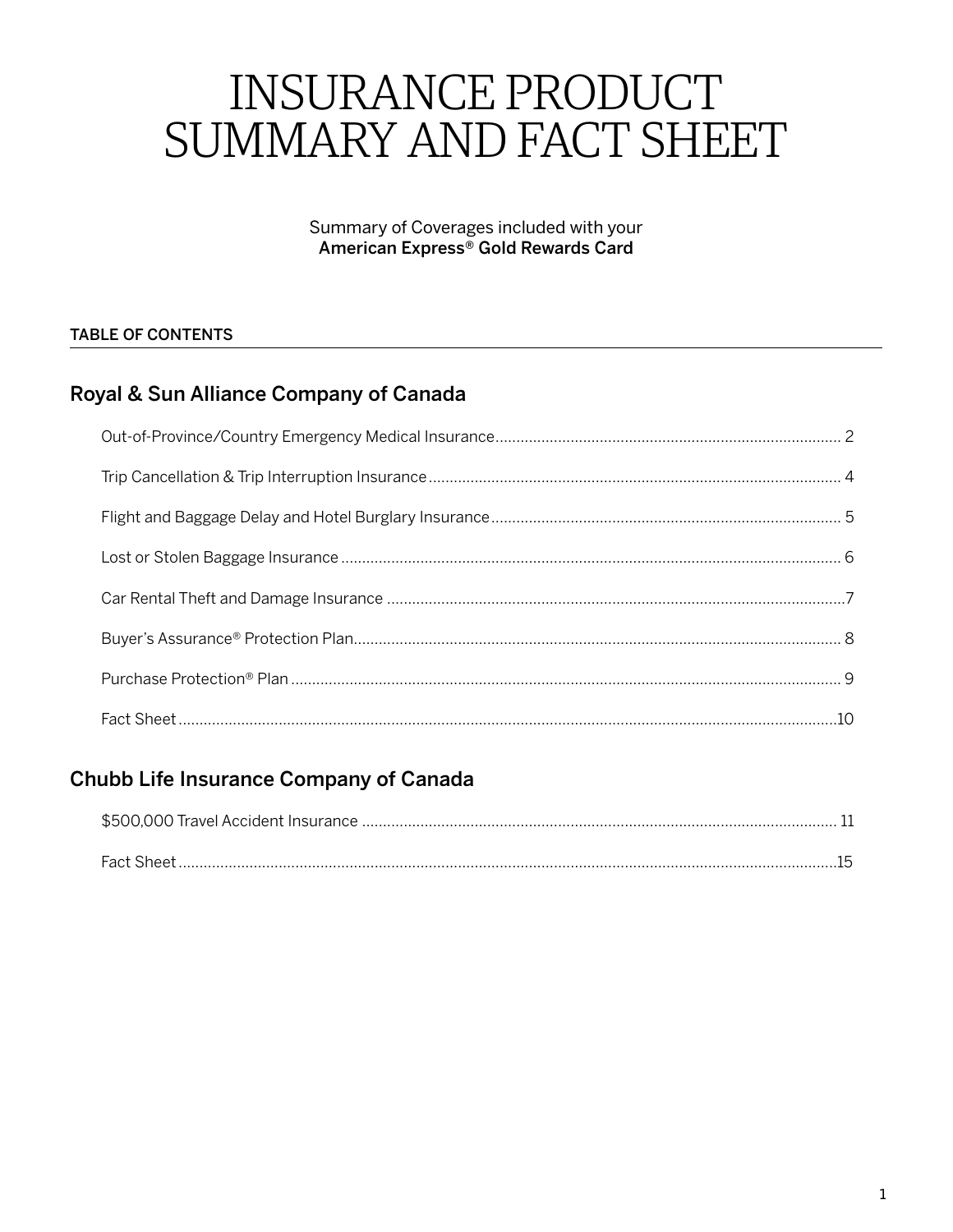# <span id="page-1-0"></span>INSURANCE PRODUCT SUMMARY

## Summary of Coverages included with your American Express® Gold Rewards Card

| Insurer:<br>Royal & Sun Alliance Insurance Company of Canada<br>18 York St., Suite 800<br>Toronto, Ontario M5J 2T8<br>AMF Register - Insurer's client no.: 2001291200 | INSURER CUSTOMER SERVICE HELPLINE<br>Toll-free: 1-800-243-0198<br>Collect: 905-475-4822                                                              |
|-----------------------------------------------------------------------------------------------------------------------------------------------------------------------|------------------------------------------------------------------------------------------------------------------------------------------------------|
| Distributor:<br>Amex Bank of Canada<br>2225 Sheppard Avenue East, Suite 100<br>Toronto. Ontario M2J 5C2                                                               | AMEX CUSTOMER SERVICE<br>1-800-869-3016                                                                                                              |
| Autorité des marchés financiers:<br>Place de la Cité, tour Cominar<br>2640 boulevard Laurier, 4e étage<br>Québec (Québec) G1V 5C1                                     | 418-525-0337<br>Québec City:<br>Montreal:<br>514-395-0337<br>1-877-525-0337<br>Toll-Free:<br>418-525-9512<br>Fax:<br>Website:<br>www.lautorite.gc.ca |

#### What is the purpose of this document?

This document is a summary of the insurance coverages included with your Amex Card. It has been provided to help you decide if these coverages meet your needs. This is not a Certificate of Insurance. The information contained within this summary is not exhaustive. Please refer to the [Certificate of Insurance](https://www.insurance.americanexpress.com/ca/files/2019/07/190477-Gold-Rwards-Ins-Cert-16370.pdf) for complete details.

#### Misrepresentation and Concealment

Any information that you misrepresent, misstate or conceal, or that is incomplete, may result in cancellation of the insurance or denial of a claim.

# Out-of-Province/Country Emergency Medical Insurance

#### What is this insurance for?

Emergency Medical Insurance can cover some of your expenses if you become unexpectedly ill or are injured while you are travelling outside of your province. Coverage is available for:

- the first 15 days of your trip, including the day you leave and the day you return.
- an unlimited number of trips but you must return to your province between trips.
- eligible expenses, such as a hospital room, services of doctors and private registered nurses, medical tests, prescriptions, ambulance services and airfare home.

#### Refer to the Certificate of Insurance for the full list of eligible expenses.

#### Important limits on this insurance:

- maximum coverage is \$5 million CAD per trip for each insured person.
- it is only available for amounts not covered by your government health insurance or other insurance.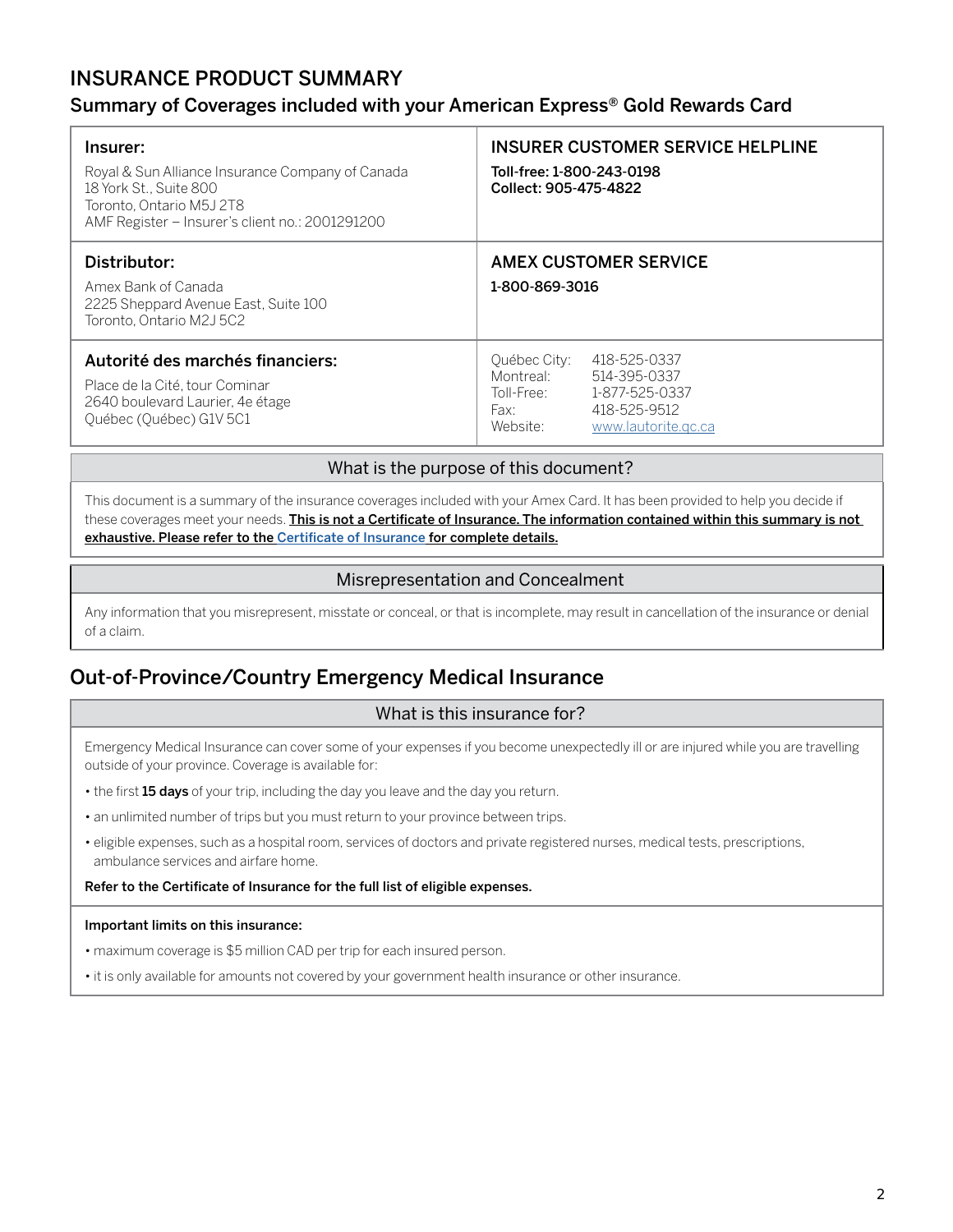## Summary of key conditions

#### Who can be insured?

- You can be covered if you are a holder of an American Express<sup>®</sup> Gold Rewards Card, under the age of 65 and a Canadian resident covered by your government health insurance while you are travelling outside your province.
- Coverage is available to the Cardmember, the Cardmember's spouse and dependent children, whether you travel together or not. Refer to the definition of "dependent children" in the Certificate of Insurance to determine if your child is considered a dependent.

#### When does coverage start and end?

- Coverage starts the date you leave your province.
- Coverage ends when you have been outside of your province for longer than 15 days or when you return to your province, whichever occurs first.

## In case of emergency while travelling

Some treatments require pre-approval by the insurer to be covered. You must call the insurer before receiving treatment, otherwise your benefits may be limited. We will provide you with instructions on how to file a claim. You must submit your claim to the insurer within 90 days of the date the service was provided.

#### What is not covered?

We will not pay any expenses associated with the following:

#### *Health problems*

• any injuries or health problems you may have that were not stable in the 90 days before leaving on your trip. Refer to the pre-existing condition exclusion and the definition of "Stable" in the Certificate of Insurance to determine how this exclusion may affect your coverage and how it relates to your departure date.

#### *Pregnancy and childbirth*

• routine pre-natal care, your pregnancy or the birth and delivery of your child occurring in the 9 weeks before or after your expected delivery date. Note that a child born during a trip, even if born outside of the 9 weeks before or after the expected delivery date, will not be covered during the trip.

#### *Government travel advisory*

• an accident or illness while travelling when the Government of Canada had issued a travel advisory of "Avoid non-essential travel" or "Avoid all travel" **before** leaving on your trip, even if travelling for essential reasons. This exclusion applies to expenses related to the reason for the travel advisory. If the travel advisory is issued **after** you leave on your trip, coverage will be limited to 10 days from the time the travel advisory was issued, or the necessary time needed for you to get home safely. After such time, coverage will be limited to expenses unrelated to the reason for the travel advisory.

#### *General exclusions*

- your participation in certain sports, activities or risky behaviour; committing or attempting to commit an illegal act or criminal act;
- abuse of medication, drugs or alcohol or a medical condition resulting from chronic use of alcohol or drugs;
- taking a trip to receive medical care or services or travelling against medical advice.

Refer to the Certificate of Insurance for the full list of exclusions and to determine how they may affect your coverage.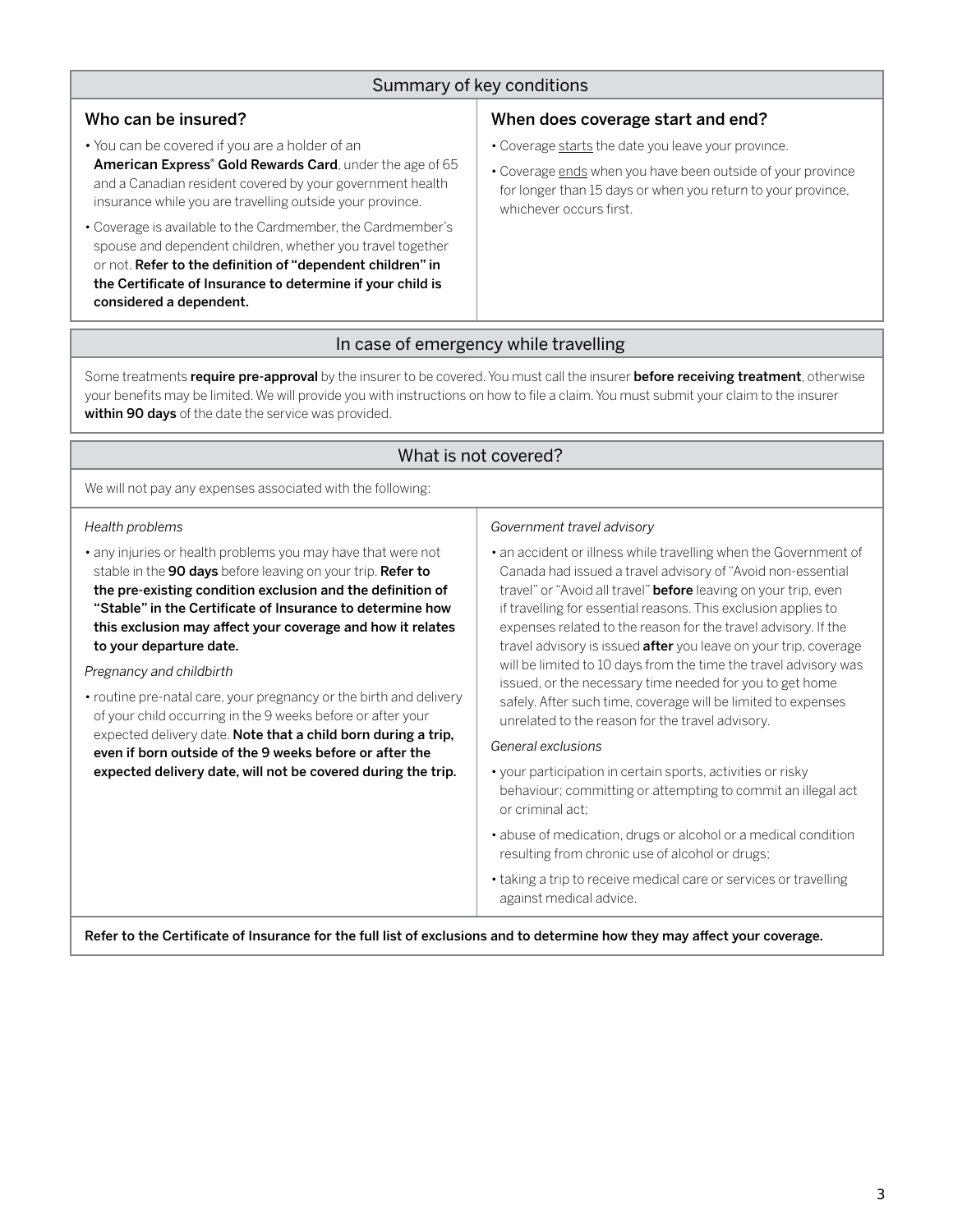# <span id="page-3-0"></span>Trip Cancellation & Trip Interruption Insurance

#### What is this insurance for?

Trip Cancellation & Trip Interruption insurance provides benefits in the event of cancellation, interruption or delay of your trip for a covered reason, including but not limited to those listed below. Refer to the Certificate of Insurance for the full list of insured risks and corresponding benefits.

| • One of the individuals identified in the list of insured risks in                                                                                                      | • Delay of a private vehicle or common carrier due to                                                                                                                                                                        |
|--------------------------------------------------------------------------------------------------------------------------------------------------------------------------|------------------------------------------------------------------------------------------------------------------------------------------------------------------------------------------------------------------------------|
| the Certificate of Insurance suddenly becomes sick,                                                                                                                      | mechanical problems, a traffic accident, an emergency road                                                                                                                                                                   |
| accidentally injured, requires immediate treatment or                                                                                                                    | closure by police, weather conditions, earthquakes or volcanic                                                                                                                                                               |
| hospitalization or dies.                                                                                                                                                 | eruptions which causes you to interrupt your trip.                                                                                                                                                                           |
| • Employment/Occupation related, including but not limited<br>to job transfer, lay off, cancelled business meeting, summons<br>(not applicable for Trip Delay benefits). | . The Government of Canada issues a travel advisory, after you<br>purchase your trip, of "Avoid non-essential travel" or "Avoid<br>all travel" to a destination originally ticketed for a period that<br>includes your trip. |

#### Important limits on this insurance:

- Trip cancellation coverage up to \$1,500 CAD per insured person to a maximum of \$3,000 CAD for all insured persons combined for each trip.
- Trip interruption coverage up to \$1,500 CAD per insured person to a maximum of \$6,000 CAD for all insured persons combined for each trip.
- It is only available for amounts not covered by other insurance.

| Summary of key conditions                                     |                                                                   |
|---------------------------------------------------------------|-------------------------------------------------------------------|
| Who can be insured?                                           | When does coverage start and end?                                 |
| • Coverage is available if you are a holder of an             | . Trip cancellation coverage starts when you first charge any     |
| American Express <sup>®</sup> Gold Rewards Card and you are a | portion of the trip costs to your Card and takes effect when the  |
| Canadian resident while travelling outside your province.     | reason for cancellation occurs before your trip and ends when     |
| • Coverage is available to the Cardmember, the Cardmember's   | you leave on your trip.                                           |
| spouse and dependent children. Refer to the Certificate       | . Trip interruption and trip delay coverage starts when you leave |
| of Insurance to determine if your child is considered         | your province and ends at midnight on the day you return to       |
| a dependent.                                                  | your province.                                                    |

Trip cancellation insurance only applies to the travel arrangements charged to your Card before you leave on your trip. Trip interruption/trip delay insurance applies when any portion of the trip costs are charged to your Card before you leave on your trip. Trips purchased with points from the Card reward program can be covered, provided the applicable taxes are charged to the Card. Trips purchased with points from a reward program other than the Card reward program will not be covered.

## For assistance or to file a claim

You must call on the day the cancellation, interruption or delay of your trip occurs or the next business day. We will provide you with instructions on how to file a claim. You must file your claim with the insurer within 90 days of your return home.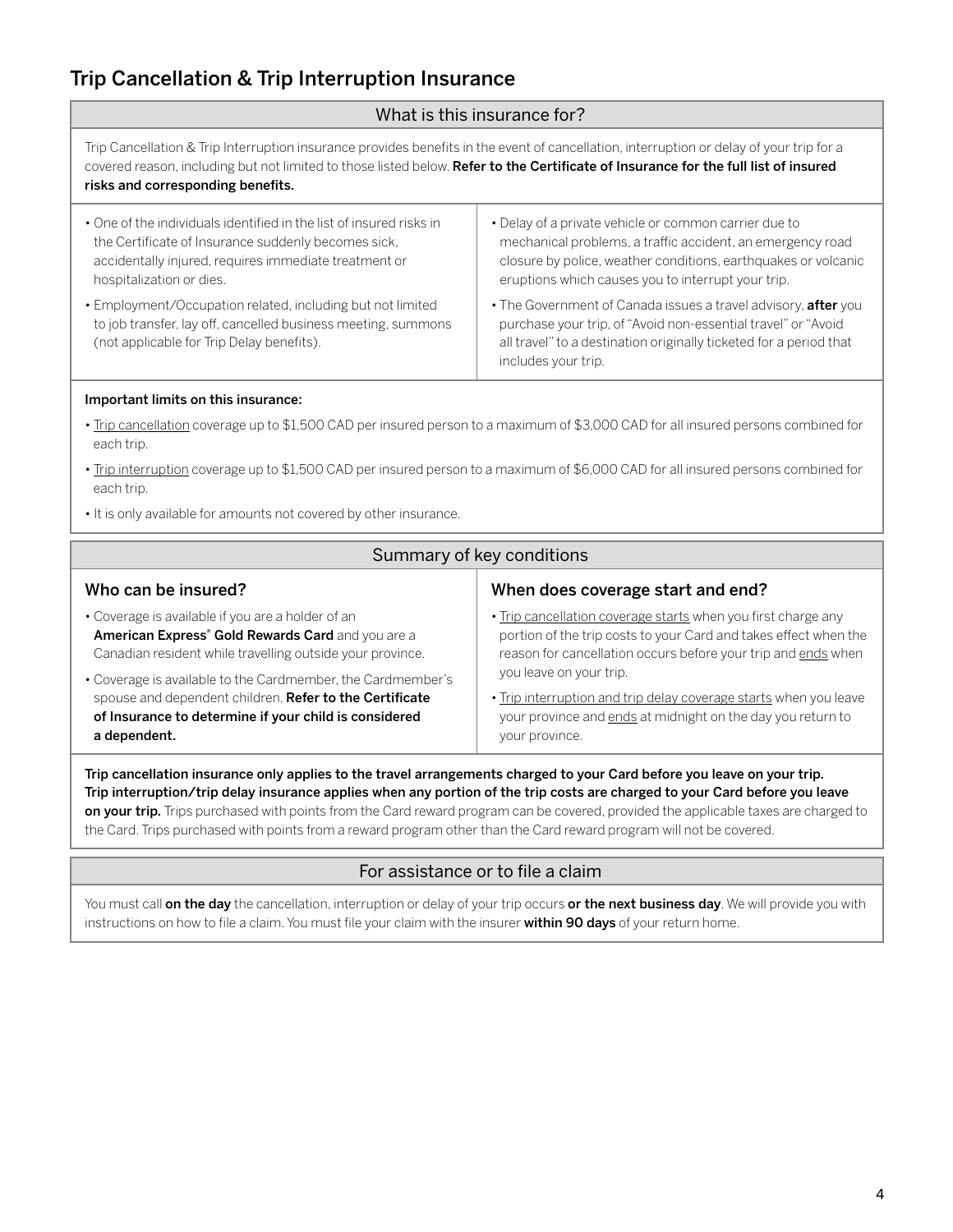#### What is not covered?

<span id="page-4-0"></span>We will not pay any expenses associated with the following:

#### *Health problems*

• any injuries or health problems you may have that were not stable in the 90 days before your effective date. Refer to the pre-existing condition exclusion and the definition of "Stable" in the Certificate of Insurance to determine how this exclusion may affect your coverage and how it relates to your effective date.

#### *Pregnancy*

• routine pre-natal care, your pregnancy or the birth and delivery of your child occurring in the 9 weeks before or after your expected delivery date. Note that a child born during a trip, even if born outside of the 9 weeks before or after the expected delivery date, will not be covered during the trip.

#### *Government travel advisory*

• an accident or illness while travelling when the Government of Canada had issued a travel advisory of "Avoid non-essential travel" or "Avoid all travel" **before** leaving on your trip, even if travelling for essential reasons. This exclusion applies to expenses related to the reason for the travel advisory. If the travel advisory is issued **after** you leave on your trip, coverage will be limited to 10 days from the time the travel advisory was issued, or the necessary time needed for you to get home safely. After such time, coverage will be limited to expenses unrelated to the reason for the travel advisory.

#### *General exclusions*

- a trip cancellation, interruption or delay related in any way to COVID-19;
- your participation in certain sports, activities or risky behaviour;
- committing or attempting to commit an illegal act or criminal act;
- abuse of medication, drugs or alcohol or a medical condition resulting from chronic use of alcohol or drugs;
- taking a trip to visit a sick person, when their medical condition or death is the reason for the claim.

Refer to the Certificate of Insurance for the full list of exclusions and to determine how they may affect your coverage.

# Flight and Baggage Delay and Hotel Burglary Insurance

#### What is this insurance for?

Flight and Baggage Delay and Hotel Burglary Insurance can reimburse some of your expenses if you miss your flight, your flight is delayed or you are denied boarding, your baggage is delayed or if your hotel room is broken into.

| Missed or delayed flight benefits                                  | Baggage delay benefits                                   |
|--------------------------------------------------------------------|----------------------------------------------------------|
| • If your connecting flight is delayed and no other transportation | • If your checked baggage is delayed by 6 hours or more, |
| is available within 4 hours, we will reimburse your reasonable     | we will reimburse you up to the benefit maximum for the  |
| living expenses within 48 hours of exiting the airplane.           | purchase of necessary clothing and toiletries.           |
| • If your flight is delayed or you are denied boarding due to      | Hotel burglary benefits                                  |
| overbooking and no other transportation is available               | • If your hotel room is broken into while you are a      |
| within 4 hours, we will reimburse your reasonable living           | registered guest, we will reimburse you for the loss of  |
| expenses within 48 hours of the delay or denied boarding.          | your personal items.                                     |

#### Important limits on this insurance:

- maximum coverage is \$500 CAD per incident for flight and baggage delay.
- maximum coverage is \$500 CAD per incident for hotel burglary.
- it is only available for amounts not covered by other insurance.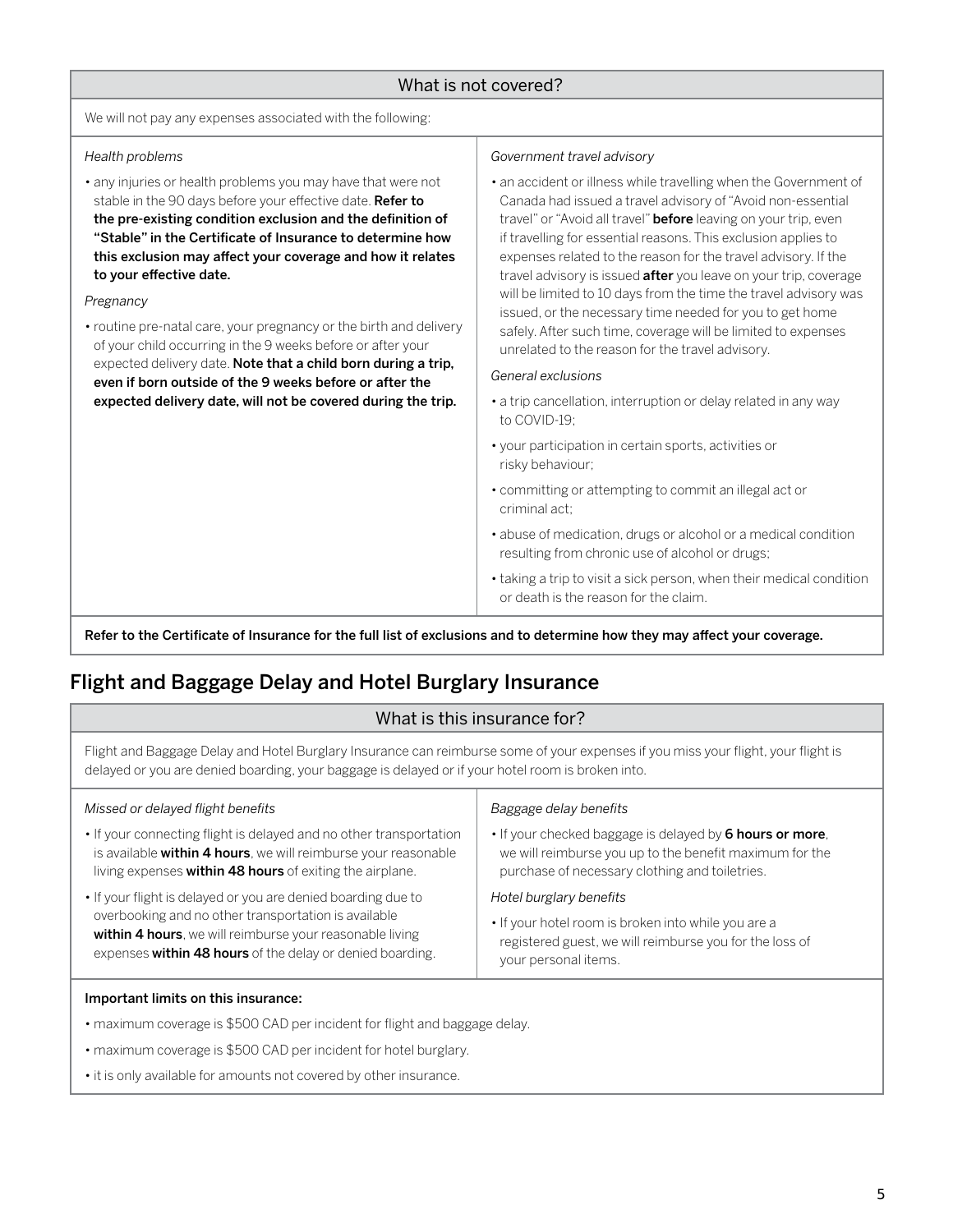## Summary of key conditions

#### <span id="page-5-0"></span>Who can be insured?

- Coverage is available if you are a holder of an American Express<sup>®</sup> Gold Rewards Card and you are a Canadian resident.
- Coverage is available to the Cardmember, the Cardmember's spouse, and dependent children, whether you travel together or not. Refer to the definition of "dependent children" in the Certificate of Insurance to determine if your child is considered a dependent.

## When does coverage start and end?

*Flight and Baggage Delay*

- Coverage starts when the full fare for your airline ticket is charged in advance to your Card.
- Coverage ends when you return to your place of residence.

#### *Hotel Burglary*

• Coverage starts when the full price of your accommodation is reserved, booked and charged to your Card.

• Coverage ends when you return to your place of residence.

For this insurance to apply, you must pay the full cost of the airline ticket or the cost of accommodations with your Card or by using points under the Card reward program, when applicable taxes have been charged to the Card.

#### For assistance or to file a claim

We will provide you with instructions on how to file a claim. You should provide the insurer with written notice within 30 days of the incident. You must provide the insurer with supporting documents for your claim as soon as reasonably possible after reporting the incident.

#### What is not covered?

We will not pay any expenses associated with the following:

- Alternate travel arrangements made by you such as taxi, limo, bus or purchasing an airline ticket;
- Baggage delay when you are on a flight returning to your place of residence.

# Lost or Stolen Baggage Insurance

#### What is this insurance for?

Lost or Stolen Baggage Insurance provides coverage if your baggage is damaged, lost or stolen while checked-in or carried on board a flight.

#### Important limits on this insurance:

- coverage for any one occurrence is \$500 CAD for all insured persons. This includes no more than \$300 CAD for jewellery and \$250 CAD for golf clubs (including golf bags).
- it is only available for amounts not covered by other insurance.

#### Summary of key conditions Who can be insured? • Coverage is available if you are a holder of an American Express<sup>®</sup> Gold Rewards Card and you are a Canadian resident. • Coverage is available to the Cardmember, the Cardmember's spouse, and dependent children, whether you travel together or not. Refer to the definition of "dependent children" in the Certificate of Insurance to determine if your child is considered a dependent. When does coverage start and end? • Coverage starts when your baggage has been checked-in with the airline or when you carry your baggage when you board your flight. • Coverage ends when your checked-in baggage is unloaded in the terminal, or when you leave the aircraft with your carry-on baggage.

For this insurance to apply, you must pay the full cost of the airline ticket with your Card or by using points under the Card reward program, when applicable taxes have been charged to the Card.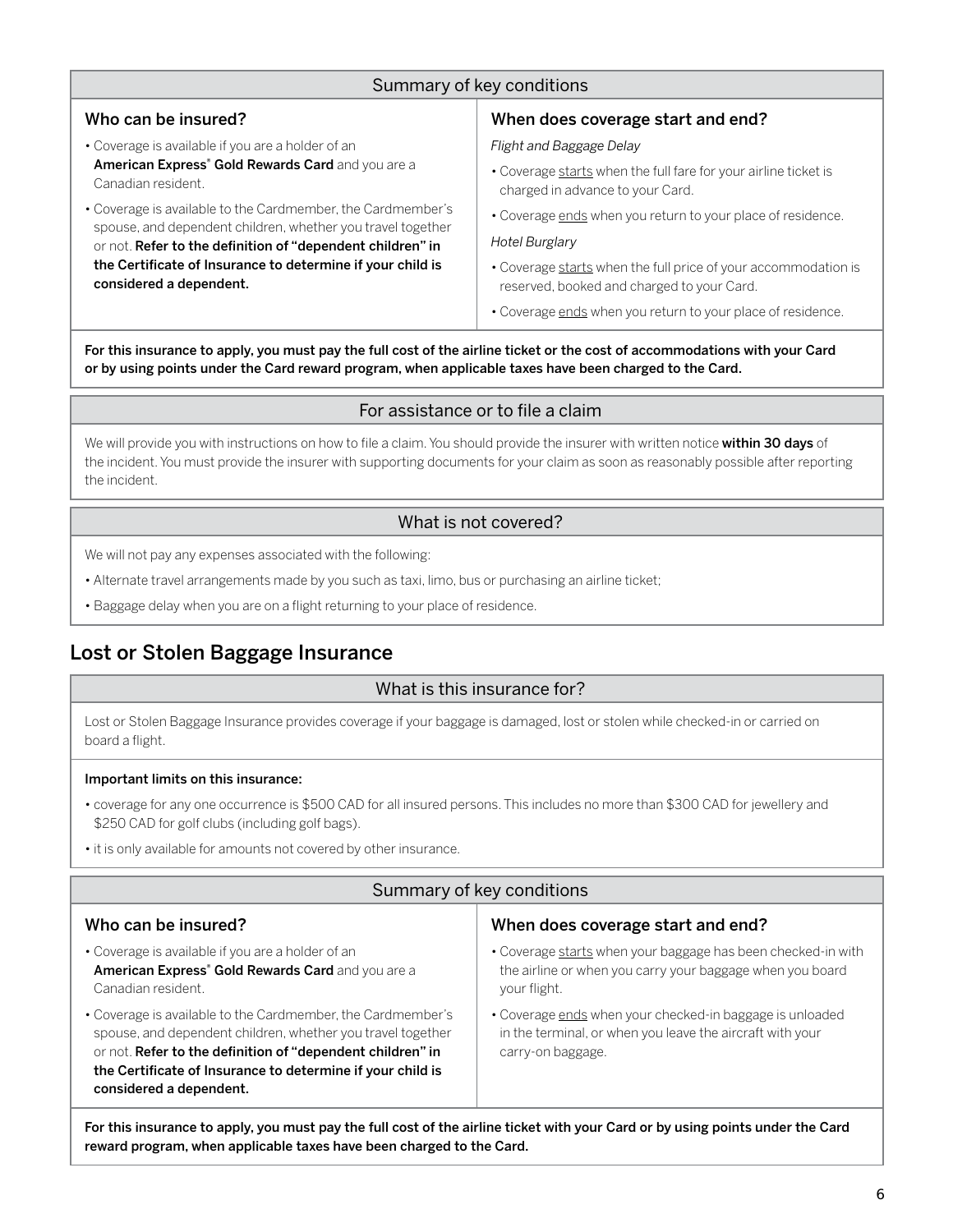## For assistance or to file a claim

<span id="page-6-0"></span>We will provide you with instructions on how to file a claim. You should provide the insurer with written notice within 30 days of the incident. You must provide the insurer with supporting documents for your claim as soon as reasonably possible after reporting the incident.

#### What is not covered?

We will not pay any expenses associated with the following:

- Loss or damage to contact lenses, eyeglasses, sunglasses, artificial teeth or limbs, electronics, sports equipment, animals and furs;
- Cash, tickets, valuable paper and documents.

# Car Rental Theft and Damage Insurance

#### What is this insurance for?

Car Rental Theft and Damage Insurance provides coverage for theft, loss or damage to a rental car. Coverage is available for:

- rental cars having a maximum Manufacturer's Suggested Retail Price of up to \$85,000 CAD.
- only one car rental at a time and for a maximum rental period of 48 consecutive days. When the rental period exceeds 48 days, there will be no coverage under this insurance *including* the first 48 days.

#### Important limits on this insurance:

- it only covers up to the actual cash value of the damaged or stolen rental car.
- it is only available for amounts not covered by the rental agency.

| Summary of key conditions                                                                                                                                                                                                                                             |                                                                                                                                               |
|-----------------------------------------------------------------------------------------------------------------------------------------------------------------------------------------------------------------------------------------------------------------------|-----------------------------------------------------------------------------------------------------------------------------------------------|
| Who can be insured?                                                                                                                                                                                                                                                   | When does coverage start and end?                                                                                                             |
| • Coverage is available if you are a holder of an<br><b>American Express<sup>®</sup> Gold Rewards Card</b> , a Canadian resident<br>and you have declined similar coverage offered by the car<br>rental company.                                                      | . Coverage starts when you take control of the rental car.<br>• Coverage ends when the rental agency takes back control of<br>the rental car. |
| • Coverage is available to you and any other person who is<br>legally licensed to drive and has your permission to drive the<br>rental car.                                                                                                                           |                                                                                                                                               |
| For this insurance to apply, you must pay for the cost of the car rental in full with your Card or by using points under the Card<br>reward program, when applicable taxes have been charged to the Card. A "free rental" or "free rental days" can also be eligible. |                                                                                                                                               |

Refer to the terms and conditions of the Certificate of Insurance for full details.

#### For assistance or to file a claim

There is no deductible. You must call the insurer within 48 hours of the incident and we will provide you with instructions on how to file a claim. You must provide the insurer with supporting documents for your claim within 45 days of the incident.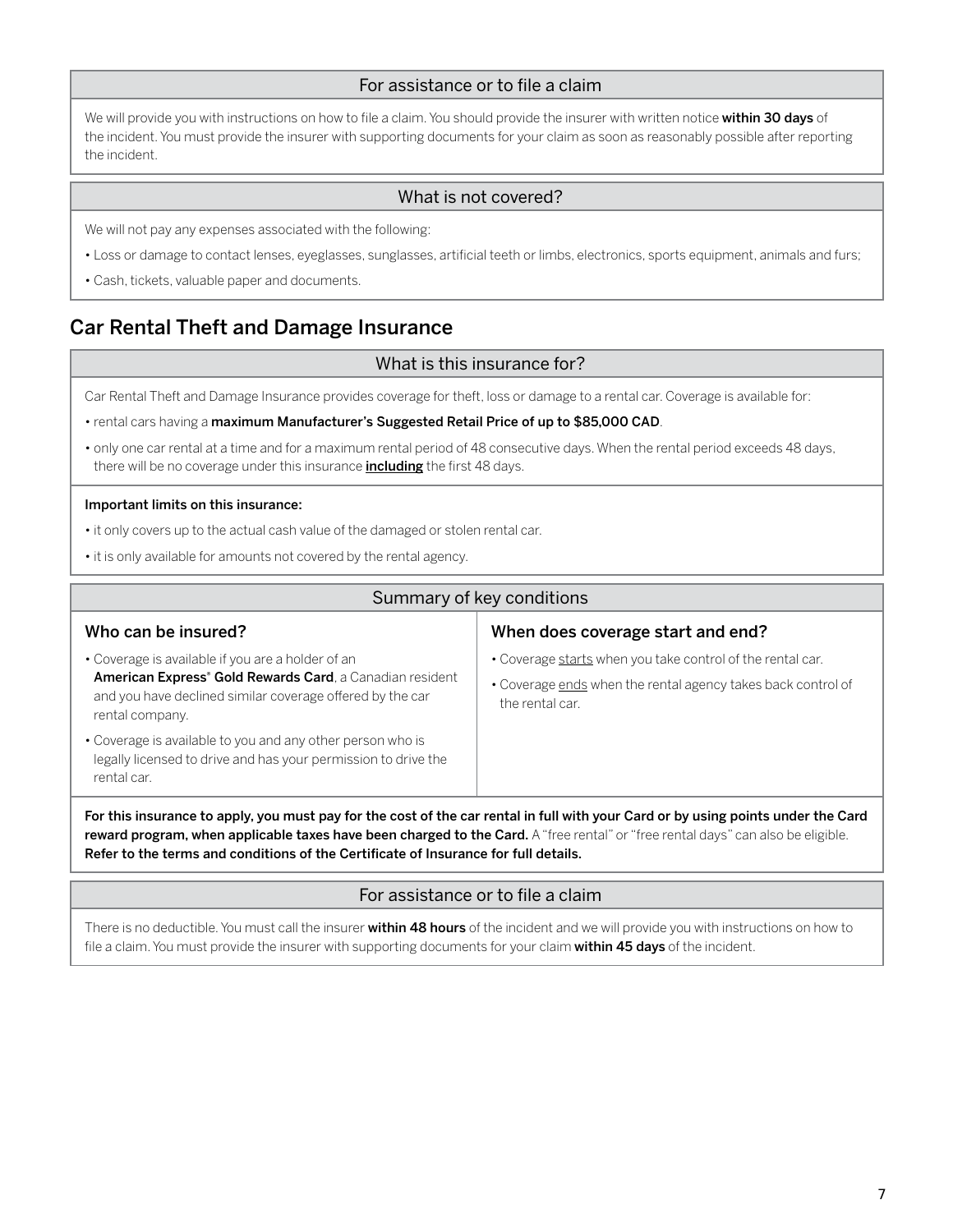#### What is not covered?

<span id="page-7-0"></span>We will not pay any expenses associated with the following:

- Trucks, pick-up trucks, off-road vehicles, motorcycles, mopeds, motor bikes, recreational vehicles, buses, vans, cargo vans or mini cargo vans (other than mini-vans);
- Vehicles with an MSRP over \$85,000 CAD, excluding taxes;
- Driving while impaired by alcohol or drugs;
- Normal wear and tear or mechanical breakdown or loss, damage or misplacement of keys or remote control devices;
- Personal injury, damage to property or third party liability.

# Buyer's Assurance® Protection Plan

## What is this insurance for?

Buyer's Assurance Protection Plan can automatically extend the original manufacturer's warranty on a new item of personal property.

Coverage is provided for product malfunction, defect or damage covered by the item's original manufacturer's warranty at no additional cost for up to one additional year on warranties of five years or less that are valid in Canada or the United States.

#### Important limits on this insurance:

- maximum coverage is \$10,000 CAD per item, up to a total maximum of \$25,000 CAD per policy year.
- it is only available for amounts not covered by other insurance.

#### Summary of key conditions Who can be insured? • Coverage is available if you are a holder of an American Express<sup>®</sup> Gold Rewards Card and you are a Canadian resident. When does coverage start and end? • Coverage starts immediately after the original manufacturer's warranty expires. • Coverage ends one year from the original manufacturer's warranty.

The entire purchase price of an item, including any taxes, must be charged to your Card for this insurance to apply.

## For assistance or to file a claim

You must report the claim to the insurer within 30 days of the incident. We will provide you with instructions needed to file a claim.

You must provide the insurer with supporting documents for your claim within 60 days of the incident or 30 days after our request.

## What is not covered? We will not pay any expenses associated with the following: *Warranties* • Warranties and/or service plan agreements lasting more than 5 years or additional warranties purchased from the manufacturer or other party. *General exclusions* • Any physical damage including damage due to normal wear and tear; • Improper installation or modification or basic product defects; • Motorized vehicles and their parts, animals, living plants, jewellery.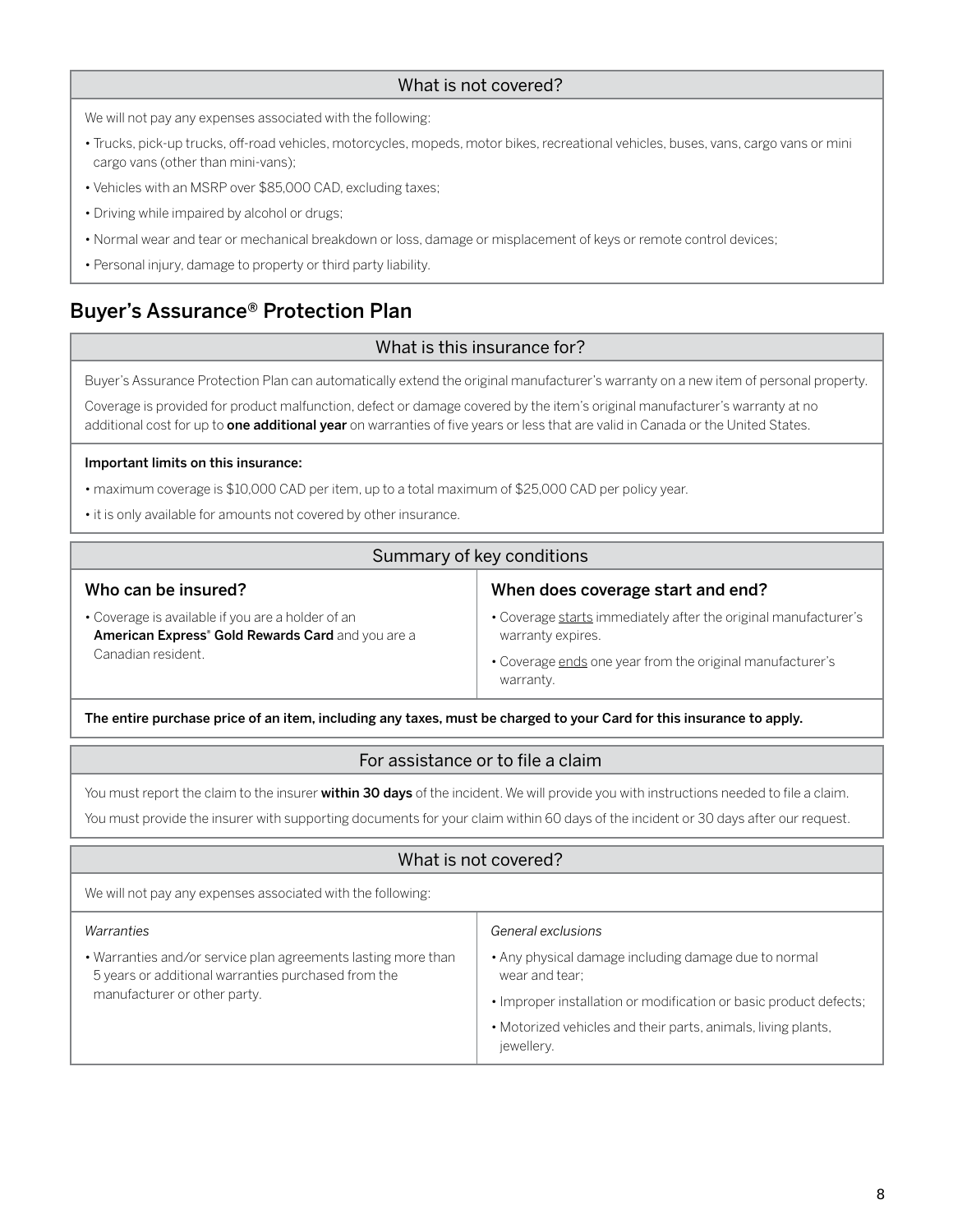# <span id="page-8-0"></span>Purchase Protection® Plan

## What is this insurance for?

Purchase Protection Plan can automatically protect most new personal items if the item is lost, stolen or damaged anywhere in the world. The item will be replaced or repaired, or you will be reimbursed the portion of the purchase price that was charged to your Card.

#### Important limits on this insurance:

- maximum coverage is \$1,000 CAD per incident.
- it is only available for amounts not covered by other insurance.

| Summary of key conditions                                                                                                               |                                                                                                                                                                |
|-----------------------------------------------------------------------------------------------------------------------------------------|----------------------------------------------------------------------------------------------------------------------------------------------------------------|
| Who can be insured?                                                                                                                     | When does coverage start and end?                                                                                                                              |
| • Coverage is available if you are a holder of an<br>American Express <sup>®</sup> Gold Rewards Card and you are a<br>Canadian resident | • Coverage starts when you charge at least a portion of the<br>purchase price of the item to your Card.<br>• Coverage ends 90 days after the date of purchase. |

You must charge at least a portion of the purchase price to your Card for this insurance to apply.

## For assistance or to file a claim

You must report the incident to us within 30 days of the loss, theft or damage. We will provide you with instructions on how to file a claim. You must provide the insurer with supporting documents for your claim as soon as reasonably possible after reporting the incident.

#### What is not covered?

We will not pay any expenses associated with the following:

#### *Specific items* • Traveller's cheques, any type of currency, cash, tickets; • Animals, living plants, perishables and consumables such as food or liquor; • Jewelry or watches stolen from baggage not hand carried by the Cardmember or the Cardmember's travelling companion; • Motorized vehicles. *General exclusions* • Wear and tear; • Theft from a motor vehicle, mysterious disappearance or lost items, items left behind; • Product defects, faulty material or workmanship.

## Other conditions and exclusions may apply

THIS IS ONLY A SUMMA RY OF THE INSURANCE COVERAGES INCLUDED WITH YOUR AMEX CARD. CONDITIONS AND EXCLUSIONS ARE SET O UT IN FULL DETAIL IN THE [CERTIFICATE OF INSURANCE](https://www.insurance.americanexpress.com/ca/files/2019/07/190477-Gold-Rwards-Ins-Cert-16370.pdf).

Please read it carefully.

#### How much does it cost?

• The insurance is included with your Card. No separate fees, premiums or expenses will be charged.

## What if I change my mind after applying for a Card?

• Contact Amex Bank of Canada (the Distributor) for assistance.

#### What happens in the event of a dispute?

• We're here to help you, please contact the insurer for support. You must comply with the time limits imposed by law if you wish to bring a proceeding or any other action against the insurer. You can learn about our complaints policy or submit a complaint at [www.rsagroup.ca/complaint-procedures](http://www.rsagroup.ca/complaint-procedures)

These insurance products are underwritten by Royal & Sun Alliance Insurance Company of Canada.

2021 Royal & Sun Alliance Insurance Company of Canada. All rights reserved.

<sup>®</sup> Used by Amex Bank of Canada under license from American Express.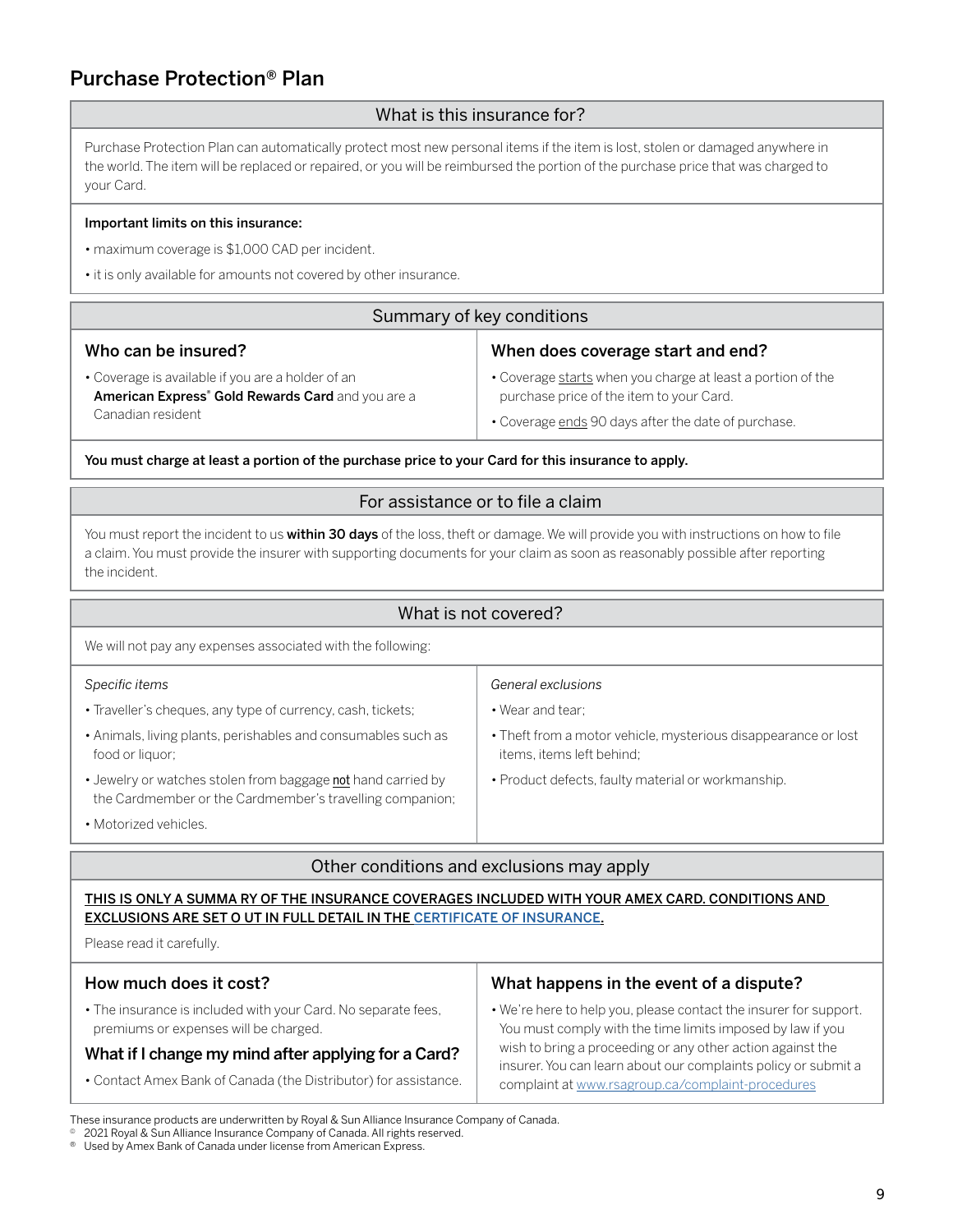<span id="page-9-0"></span>

The purpose of this fact sheet is to inform you of your rights. It does not relieve the insurer or the distributor of their obligations to you.

# **LET'S TALK INSURANCE!**

Name of distributor: Amex Bank of Canada

Name of insurer: Royal & Sun Alliance Insurance Company of Canada

Name of insurance product: \_ American Express® Gold Rewards Card



# **IT'S YOUR CHOICE**

**You are never required to** purchase insurance:

- that is offered by your distributor;
- from a person who is assigned to you; or
- to obtain a better interest rate or any other benefit.

Even if you are required to be insured, **you do not have to** purchase the insurance that is being offered. You can choose your insurance product and your insurer.



# **HOW TO CHOOSE**

To choose the insurance product that's right for you, we recommend that you read the summary that describes the insurance product and that must be provided to you.



# **DISTRIBUTOR REMUNERATION**

A portion of the amount you pay for the insurance will be paid to the distributor as remuneration.



The distributor **must** tell you when the remuneration exceeds 30% of that amount.

# **RIGHT TO CANCEL**

The Act allows you to rescind an insurance contract, **at no cost**, within 10 days after the purchase of your insurance. However, the insurer may grant you a longer period of time. After that time, fees may apply if you cancel the insurance. Ask your distributor about the period of time granted to cancel it at no cost.

If the cost of the insurance is added to the financing amount and you cancel the insurance, your monthly financing payments might not change. Instead, the refund could be used to shorten the financing **period. Ask your distributor for details**

The **Autorité des marchés financiers can provide you with unbiased, objective information.** Visit www.lautorite.gc.ca or call the AMF at 1-877-525-0337.

Reserved for use by the insurer:

Royal & Sun Alliance Insurance Company of Canada 18 York St., Suite 800 Toronto, Ontario M5J 2T8 AMF Register - Insurer's client no.: 2001291200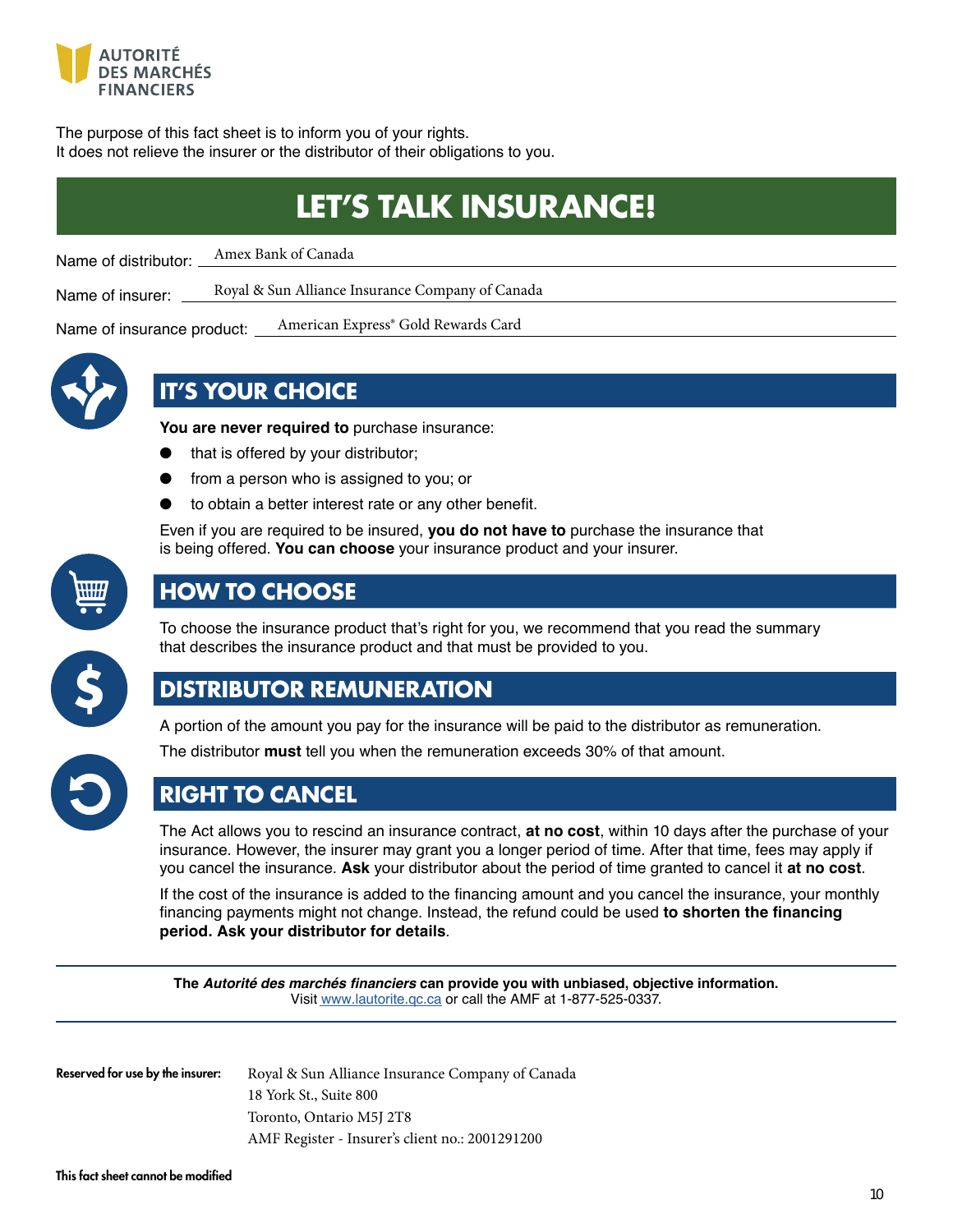# <span id="page-10-0"></span>INSURANCE PRODUCT SUMMARY

## \$500,000 Travel Accident Insurance

Master Group Policy – TMH600135

## Summary of coverage included with your American Express® Gold Rewards Card

| Insurer:<br><b>Chubb Life Insurance Company of Canada</b><br>199 Bay Street, Suite 2500, P.O. Box 139<br><b>Commerce Court West Postal Station</b><br>Toronto, ON M5L 1E2<br>AMF Register – Insurer's Number.: 2000461714 | <b>INSURER CUSTOMER SERVICE HELPLINE</b><br>1-877-777-1544                                                                                           |
|---------------------------------------------------------------------------------------------------------------------------------------------------------------------------------------------------------------------------|------------------------------------------------------------------------------------------------------------------------------------------------------|
| Distributor:<br><b>Amex Bank of Canada</b><br>2225 Sheppard Ave E.<br>North York, ON M2J 5C2                                                                                                                              | <b>CUSTOMER SERVICE HELPLINE</b><br>1-800-869-3016<br>General Inquiries only                                                                         |
| Autorité des marchés financiers:<br>Place de la Cité, tour Cominar<br>2640 boulevard Laurier, 4e étage<br>Québec (Québec) G1V 5C1                                                                                         | Québec City:<br>418-525-0337<br>Montreal:<br>514-395-0337<br>Toll Free:<br>1-877-525-0337<br>418-525-9512<br>Fax:<br>Website:<br>www.lautorite.gc.ca |

#### What is the purpose of this document?

This Summary has been provided to help you decide if the insurance included with your AMEX card meets your needs. This is not your Certificate of Insurance. The information contained in this Summary is not exhaustive. For complete details, please refer to your Certificate of Insurance by clicking on the following link:

https://www.chubb.com/content/dam/chubb-sites/chubb-com/ca-en/business-insurance/distributionguides/documents/pdf/American\_Express\_Gold\_Rewards\_Card-Certificate\_of\_Insurance.pdf

#### What is this insurance for?

Common Carrier Accident Insurance provides coverage for an accidental death or dismemberment resulting from riding as a passenger on a common carrier (land, air or water vehicle). Alternate Trans[portation Insurance prov](http://www.lautorite.qc.ca)ides coverage for an injury resulting from an accident during a trip while riding as a passenger in or being struck by any conveyance providing alternate transportation for a scheduled flight. Many conditions apply.

#### Who is eligible for insurance?

Warning: Words or phrases in bold type in this Summary are defined in the Certificate of Insurance. You should be familiar with these definitions. Refer to the Certificate of Insurance (page 38) to see how the definitions apply to you.

To be eligible for this insurance coverage:

- A. you must be the Basic or Supplementary Cardmember who has an American E[xpress Card issued by Ame](https://www.insurance.americanexpress.com/ca/files/2019/07/190477-Gold-Rwards-Ins-Cert-16370.pdf)x Bank of Canada ("American Express") in his or her name, or
- B. you must be the Spouse or dependent child under age 23 of such person; and
- C. the American Express Card account must be billed in Canada.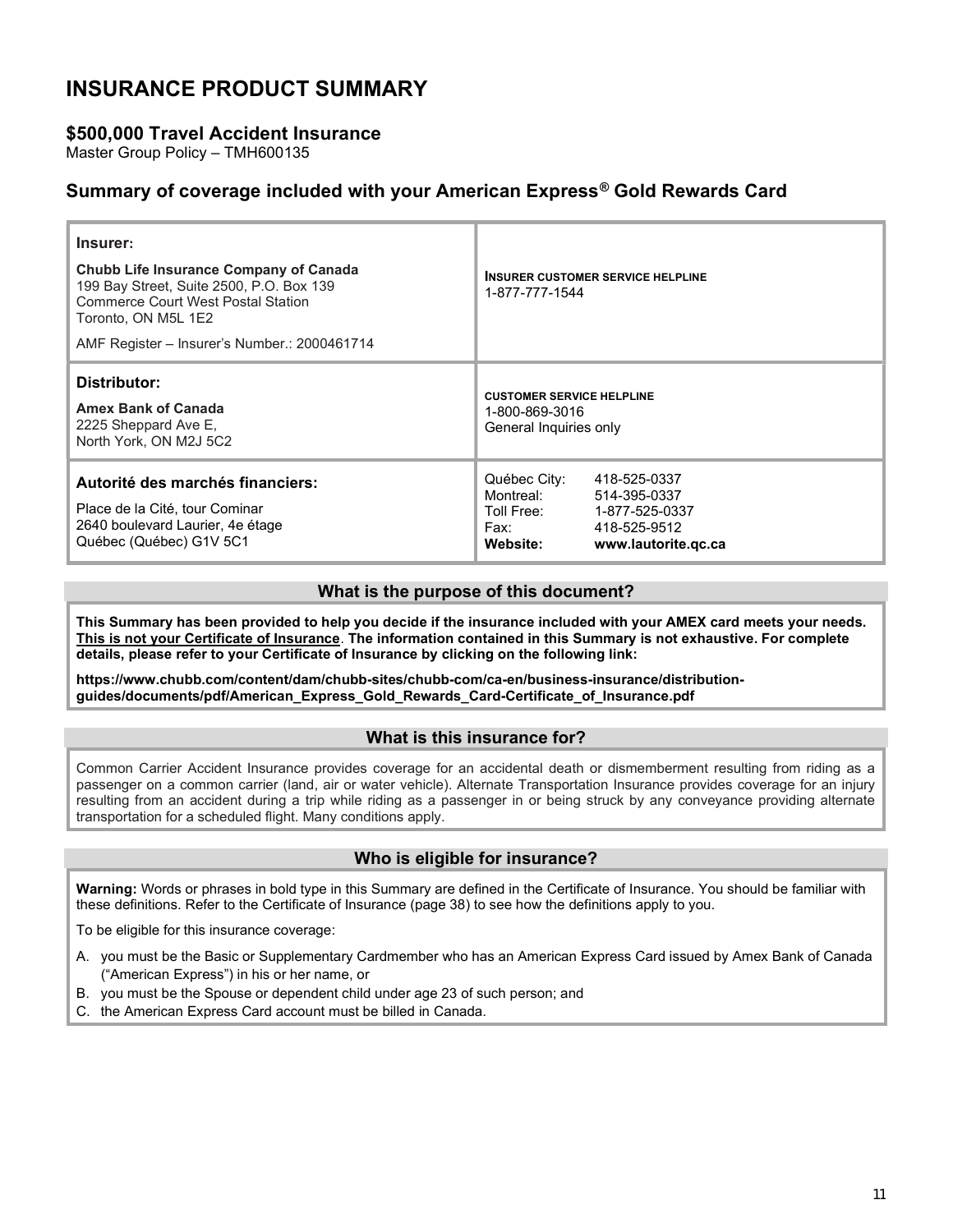## Who can be insured?

- A. you, provided you meet all the eligibility requirements described above; and
- B. your Spouse or dependent child under age 23 provided you meet all the eligibility requirements described above.

## TRAVEL INSURANCE COVERAGE

The Insurer will pay the applicable benefit amount if you suffer a Loss from an Injury while coverage is in force under the Policy, but only if such Loss occurs within 100 days after the date of the accident which caused the Injury. In no event will the Insurer pay for more than one Loss sustained as a result of any one accident. The benefit amount paid will be for the greatest Loss.

## Common Carrier Benefit:

A benefit is payable under the Policy if you sustain an Injury as a result of an accident which occurs while riding solely as a passenger in or boarding or alighting from a Common Carrier Conveyance or being struck by such Common Carrier Conveyance on a Covered Trip.

## Alternate Transportation Benefit:

A benefit is payable under the Policy if you sustain an Injury as a result of:

- 1. an accident which occurs on a Covered Trip while riding as a passenger in or boarding or alighting from any conveyance providing alternate transportation for a Scheduled Airline flight which was delayed or rerouted, requiring the carrier which would have operated the flight to arrange for such alternate transportation; or
- 2. being struck by a conveyance providing alternate transportation for a Scheduled Airline flight.

## EXPOSURE AND DISAPPEARANCE

If you are unavoidably exposed to the elements because of an accident on a Covered Trip which results in the disappearance, sinking or wrecking of a Common Carrier Conveyance, and if as a result of such exposure you suffer a Loss for which benefits are otherwise payable under the Policy, such Loss will be covered under the Policy.

If you disappear because of an accident on a Covered Trip which results in the disappearance, sinking or wrecking of a Common Carrier Conveyance, and if your body has not been found within 52 weeks after the date of such accident, it will be presumed, provided there is no evidence to the contrary, that you suffered Loss of life as a result of Injury covered by the Policy.

## MAXIMUM INDEMNITY

If you have multiple American Express Cards, the Insurer under the Policy will only pay the highest amount payable under one American Express Card, as stated in "Benefit Amounts", for any one Loss sustained by you as a result of any one accident.

## What's not covered?

## **EXCLUSIONS**

For a detailed list of all exclusions, refer to page 40 of the Certificate of Insurance.

This insurance does not cover any Loss caused or contributed to by:

- 1. suicide or intentionally self-inflicted Injury by the Covered Person, or any attempt thereat;
- 2. war or any act of war, whether declared or undeclared; however, any act committed by an agent of any government, party or faction engaged in war, hostilities or other warlike operations provided such agent is acting secretly and not in connection with any operation of armed forces (whether military, naval or air forces) in the country where the Injury occurs shall not be deemed an act of war;
- 3. the commission or aiding and abetting in the commission of an offense under the Criminal Code of Canada or the laws of another country, or any attempt thereat, by or on behalf of the Covered Person or his or her beneficiaries;
- 4. Injury sustained while serving as an operator or crew member of any conveyance;
- 5. Injury received while driving, riding as a passenger in, boarding or alighting from a rental vehicle;
- 6. the Covered Person taking any alcohol, drug, medication, gas or poison unless taken as prescribed by a physician;<br>7. directly or indirectly, the actual, alleged or threatened discharge, dispersal, seepage, migration, es
- directly or indirectly, the actual, alleged or threatened discharge, dispersal, seepage, migration, escape, release of or exposure to any hazardous biological, chemical, nuclear or radioactive material, gas, matter or contamination.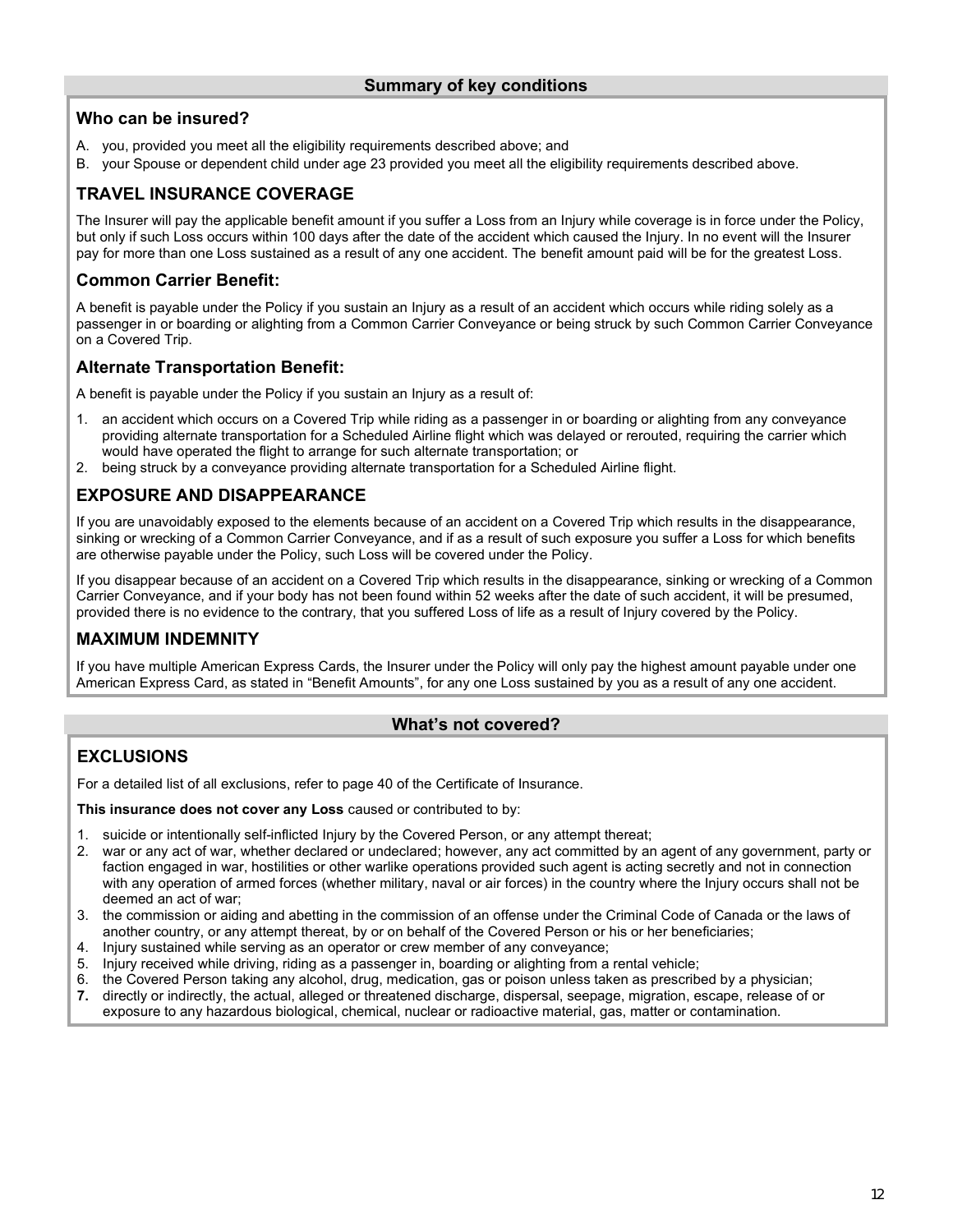## When does coverage apply?

During a trip taken by you between the point of departure and the final destination as shown on your ticket or verification issued by the Common Carrier Conveyance provided your fare for such trip has been charged to an American Express Card prior to any Injury.

#### When does coverage end?

The insurance of any Covered Person will terminate:

- 1. on the date the Policy terminates; or
- 2. on the date the person ceases to be a Covered Person under the Policy.

| To file a claim                                                                                                                                                                                                                                                                                                                                                                                                          |                                                            |  |
|--------------------------------------------------------------------------------------------------------------------------------------------------------------------------------------------------------------------------------------------------------------------------------------------------------------------------------------------------------------------------------------------------------------------------|------------------------------------------------------------|--|
| You must call us as soon as possible after the incident.<br>$\bullet$<br>We will provide you with instructions needed to file a<br>$\bullet$<br>claim.<br>You must submit your claim to us within 30 days of the<br>$\bullet$<br>incident.                                                                                                                                                                               | <b>HELPLINE</b>                                            |  |
| <b>FILING A CLAIM</b>                                                                                                                                                                                                                                                                                                                                                                                                    |                                                            |  |
| If a Loss occurs, You should contact the Insurer and file a claim.<br>The procedure for filing a claim is detailed on page 40 of the<br>Certificate of Insurance.                                                                                                                                                                                                                                                        |                                                            |  |
| A. Submission of a Claim                                                                                                                                                                                                                                                                                                                                                                                                 |                                                            |  |
| All claims must be reported in writing to the Insurer within 30<br>days of the covered Loss. The Insurer will send you forms for<br>giving proof of loss within 15 days of the notice of loss.                                                                                                                                                                                                                           |                                                            |  |
| To file a claim, complete the claim form and return it, with<br>supporting documents listed on the form to:                                                                                                                                                                                                                                                                                                              |                                                            |  |
| Chubb Life Insurance Company of Canada<br>199 Bay Street - Suite 2500<br>P.O. Box 139, Commerce Court Postal Station<br>Toronto, Ontario M5L 1E2                                                                                                                                                                                                                                                                         |                                                            |  |
| <b>B. Deadline to Submit a Claim</b>                                                                                                                                                                                                                                                                                                                                                                                     |                                                            |  |
| The claim form and the required documents must be<br>completed as requested and returned to the Insurer as soon<br>as possible within 30 days after the loss or, if you are a<br>Quebec resident, within the year of the loss if you prove your<br>impossibility to act within 30 days after the loss. Your<br>insurance must not have been terminated at the time of loss.                                              | Canada and the United States<br>1-877-772-7797 (toll free) |  |
| C. Insurer's Reply                                                                                                                                                                                                                                                                                                                                                                                                       |                                                            |  |
| If your claim is approved, the benefit is paid within 15 days of<br>receipt of all documents necessary for the Claims Agent to<br>process your claim. If your claim is denied or the Insurer pays<br>only a portion of the benefit, you will receive a letter explaining<br>the reasons for the Insurer's decision within 15 days of<br>receiving the documents required to process the claim.                           |                                                            |  |
| D. Appeal of an Insurer's Decision and Recourses                                                                                                                                                                                                                                                                                                                                                                         |                                                            |  |
| You may appeal from the Insurer's decision if you disagree<br>with the outcome. You have 31 days from the date of the<br>Insurer's decline of your claim to appeal from decision. Your<br>appeal to the Claims Agent must be in writing. The Insurer will<br>send you a response within 30 days of receipt of your request<br>to review. You may also contact the Autorité des marchés<br>financiers or your own lawyer. |                                                            |  |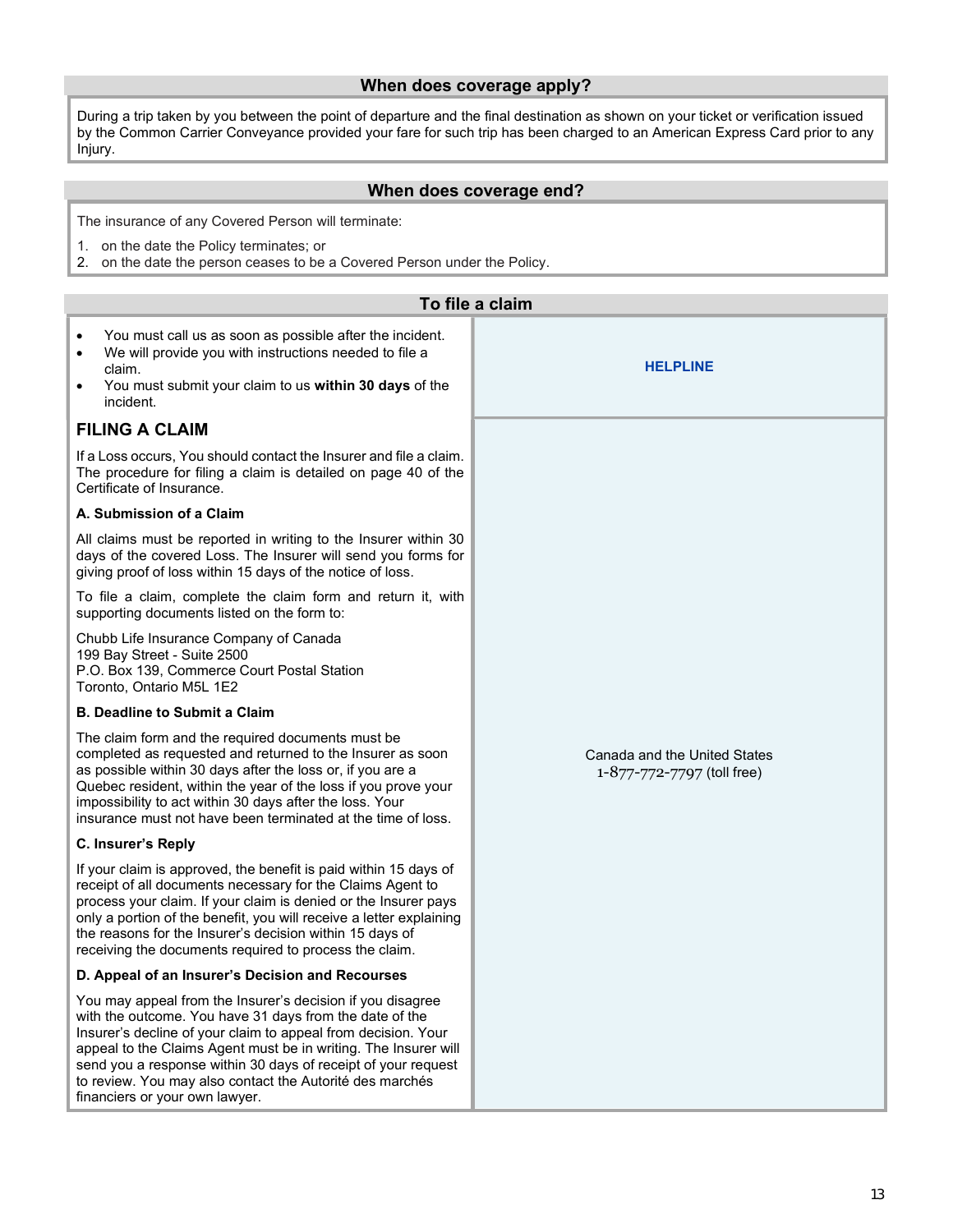#### What are the consequences of misrepresentation or failure to disclose?

Any misrepresentation, inaccurate representation or failure to disclose could lead to the Policy being cancelled, coverage being denied, or benefits being refused or reduced. Should you have any questions, please contact the Insurer.

#### What if I change my mind after applying for an American Express card?

Coverage can be cancelled by cancelling Your American Express Card without penalty at any time. The insurance is nonrefundable, as there is no insurance premium nor additional fee. To cancel Your insurance coverage, You must send notice of cancellation of the card to the Distributor that provided You with Your card.

#### **Privacy**

You may consult the Insurer's Privacy policy to understand how they collect and use your personal information. You may request to review Your personal information in your file or request to make a correction by writing to: The Privacy Officer; Chubb Life Insurance Company of Canada, 199 Bay Street, Suite 2500, Toronto, Ontario, M5L 1E2. For more information on privacy at Chubb Life, visit: https://www.chubb.com/ca-en/privacy-policy.aspx

#### Other conditions and exclusions may apply

Additional conditions and exclusions are described in detail in the Certificate of Insurance. You can view the Certificate of Insurance by following the link on the first page of this Summary. Please read it carefully.

#### How much does it cost?

The insurance is included with your AMEX card. No separate fees, premiums or expenses will be charged.

#### What happens in the event of a dispute?

- We're here to help you, please contact us for support.
- You must comply with the time limits imposed by law if you wish to bring a proceeding or any other action against the insurer.

#### COMPLAINT TO THE INSURER AND COMPLAINT RESOLUTION PROCESS

To make a complaint and access the Insurer's policy on handling complaints, please click on the following link: https://[www.chubb.com/ca-en/complaint-resolution-process.a](https://www.chubb.com/ca-en/privacy-policy.aspx)spx

| Have a question?                         |                                                                              |
|------------------------------------------|------------------------------------------------------------------------------|
| Insurer Customer Service: 1-877-777-1544 | AMEX Customer Service: 1-800-869-3016<br><sup>1</sup> General Inquiries only |

This insurance product is underwritten by Chubb Life Insurance Company of Canada.

®, TM Used by Amex Bank of Canada under license from American Express.

®\* For trademark ownership details see: americanexpress.ca/aeroplantrademarks